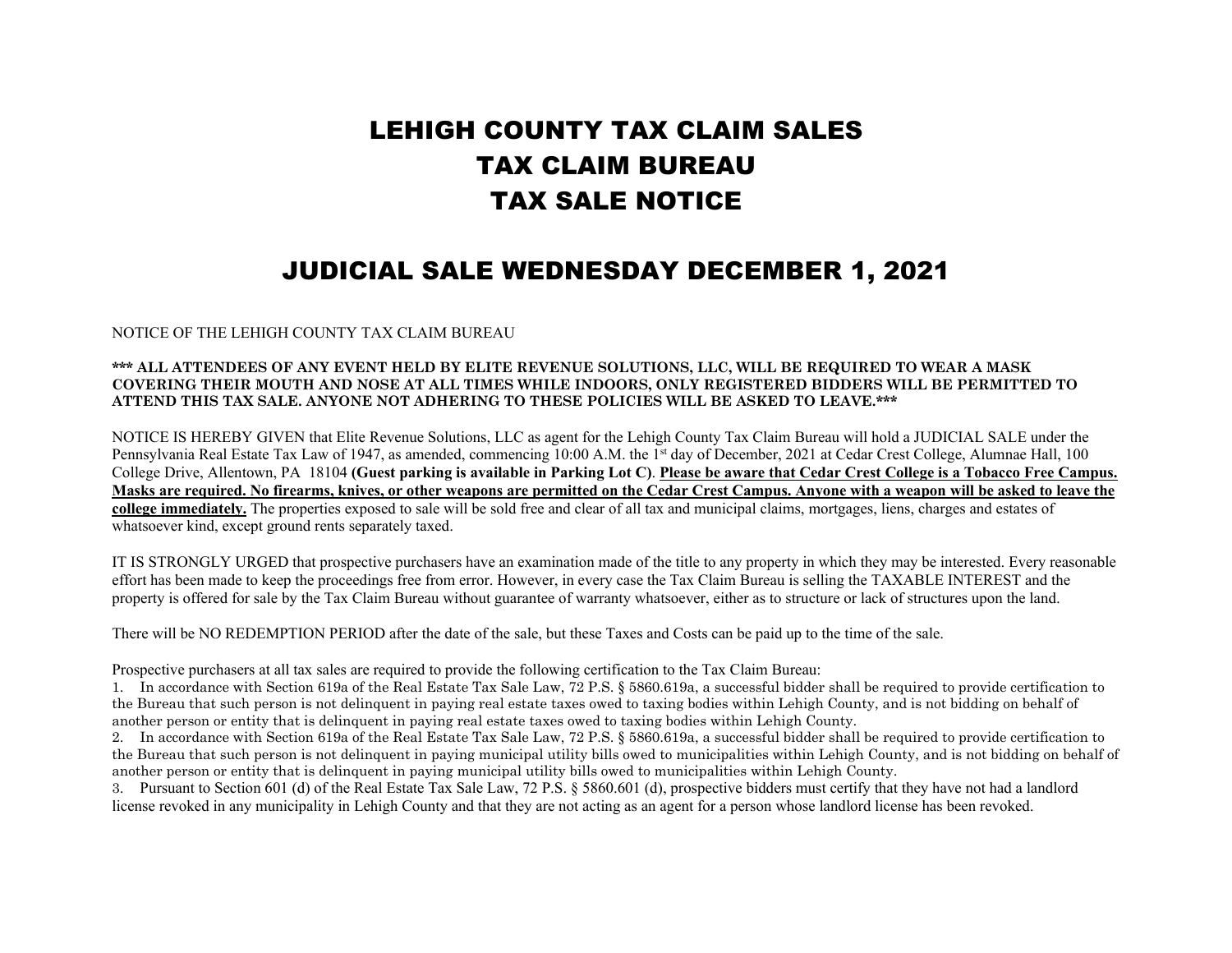In accordance with Section 618 of the Real Estate Tax Sale Law, 72 P.S. § 5860.618, the owner shall not be permitted to repurchase said property.

TERMS OF SALE: Payment of the bid price along with transfer taxes and recording costs shall be due and owing as soon as the sale is completed. Transfer taxes are not included in the bid price and will be added to the winning bid, and will be based on the higher of the bid price or the assessed value. In the event that the full bid amount along with transfer taxes and recording fees is not paid before the close of business on the day of the sale, the sale will be voided and the bidder shall not be permitted to bid on any properties in future sales. In the event that a successful bidder tenders a bad check to the Tax Claim Bureau when purchasing a property in any sale the bidder shall not be permitted to bid on any properties in future sales and the matter shall be referred to the Lehigh County District Attorney's Office for prosecution under the Pennsylvania Crimes Code, 18 Pa. C.S.A. § 4105 which may lead to a CONVICTION OF A FELONY OF THE THIRD DEGREE.

INSTRUCTIONS: Any person whose property is included in the list and being exposed to Public Sale, who believes that by reason of some defect said property should not be exposed to sale, should immediately make known their reason to the Tax Claim Bureau, either in person or by agent.

The County of Lehigh does not discriminate on the basis of race, color, national origin, sex, religion, age, disability or familial status in employment or the provision of services.

Any questions regarding the Judicial Sale should be directed to the Lehigh County Tax Claim Bureau at (610) 782-3119.

## Prospective bidders must register prior to the sale. **DUE TO NEW LEGISLATION PASSED ON JUNE 25, 2021 AND EFFECTIVE AUGUST 29, 2021, IN THE STATE OF PENNSYLVANIA, REGISTRATION MUST BE COMPLETED IN PERSON AND NO LESS THAN TEN DAYS PRIOR TO EACH TAX SALE. THEREFORE, ALL REGISTRATION MUST BE COMPLETED WITH THE BUREAU NO LATER THAN 4:00 PM ON NOVEMBER**

**19, 2021.** Registration and certification forms are available in the Tax Claim Bureau and online at www.lehighcountytaxclaim.com. All prospective bidders must present one (1) form of photo identification at the time of registration and on the date of the sale. Failure to present photo identification at the time of registration will prevent a prospective bidder from being registered to bid. Failure to present photo identification on the date of the sale will prevent the bidder from receiving his bidder number and thus barring the registered bidder from having the opportunity to bid on property. **Only the registered bidder may bid at the sale using the bidder number provided by the Bureau. Use of the bidder number by individuals other than the registered bidder is prohibited and may nullify a successful bid.**

**\*\*\*\*\*Immediately upon conclusion of the sale, a deposit of \$1,000.00 or the bid amount, whichever is less, must be made via certified funds, money order, or cash to Elite Revenue Solutions, LLC by each successful bidder immediately upon the closing of bidding for each parcel. Failure to make said deposit will result in nullification of the bid and the property will be re-auctioned to a new bidder. In the event that the deposit is made but the bidder does not return to pay the balance by 4:00 p.m. the day of the sale, the bid will be nullified, the deposit will be forfeited, the bidder will be barred from future sales, and the property will be offered to the second-highest bidder or will be available for bid through the county repository. The remainder of the successful bid must be paid by the close of business (4pm) on December 1, 2021 via certified funds, cash or credit card.\*\*\*\*\***

Petitioner exposed certain parcels of land to Upset Sale on September 16, 2020, upon delinquent tax claims filed for the tax year 2018, *inter alia,* notice of the 2020 Upset Sale was advertised in the Lehigh Law Journal and The Morning Call on August 14, 2020 and the Lehigh Valley Press on August 12, 2020; September 18, 2019, upon delinquent tax claims filed for the tax year 2017, inter alia, notice of the 2019 Upset Sale was advertised in the Lehigh Law Journal and The Morning Call on August 16, 2019 and the Lehigh Valley Press on August 14, 2019; September 19, 2018, upon delinquent tax claims filed for the tax year 2016, inter alia, notice of the 2018 Upset Sale was advertised in the Lehigh Law Journal and The Morning Call on August 10, 2018 and the Lehigh Valley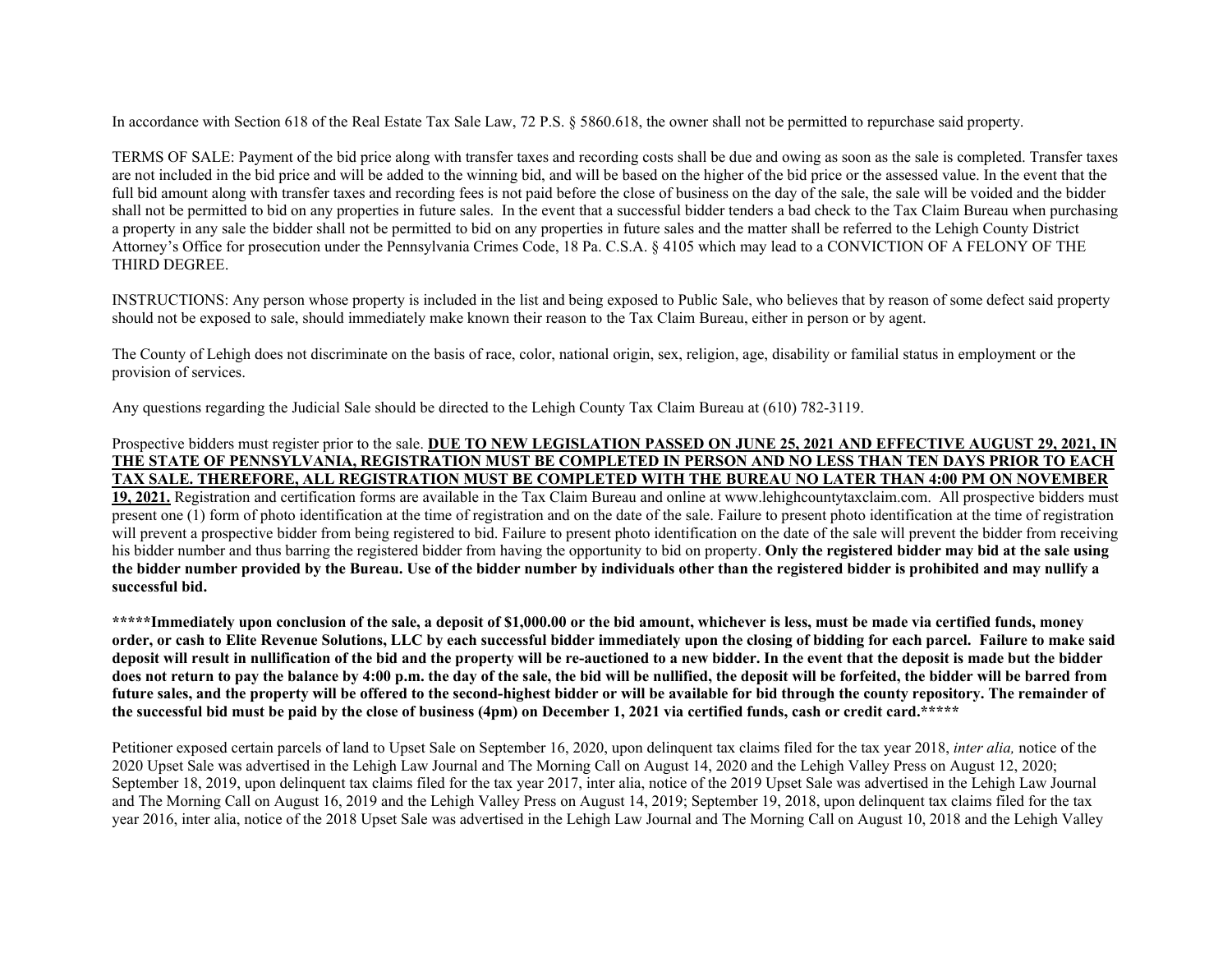Press on August 15, 2018; and September 16, 2015, upon delinquent tax claims filed for the tax year 2013, inter alia, notice of the 2015 Upset Sale was advertised in the Lehigh Law Journal and The Morning Call on August 14, 2015 and the Lehigh Valley Press on August 12, 2015.

An upset price was set for each such parcel exposed to sale, in accordance with the Act, however the following properties were not sold at the Upset Sale, because the upset sale price was not obtained: